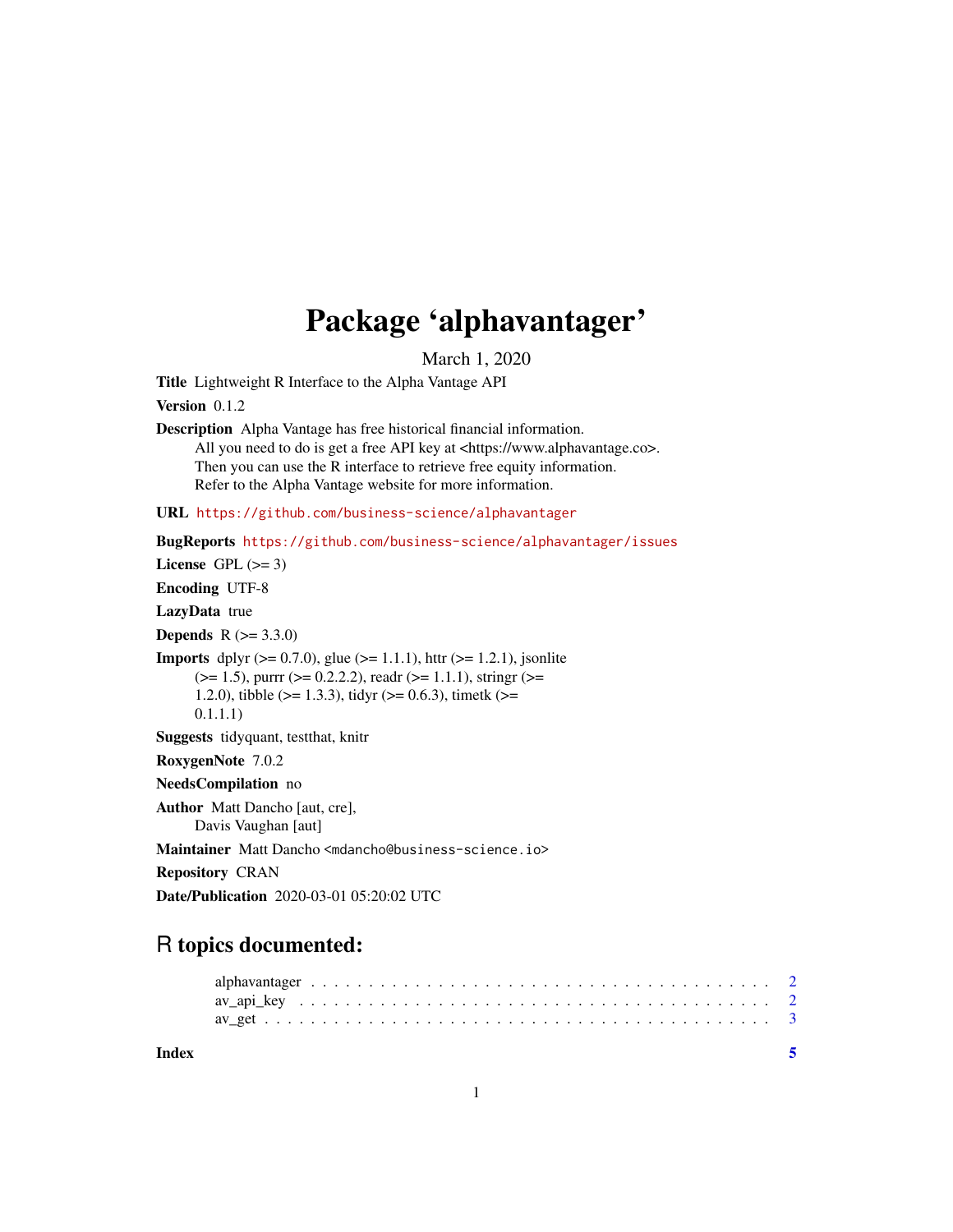<span id="page-1-0"></span>

#### Description

alphavantager: A lightweight R interface to the Alpha Vantage API

#### Details

The alphavantager package provides a lightweight interface to the Alpha Vantage API. Alpha Vantage is a free source for financial data that in many cases is more accurate than Yahoo Finance and Google Finance. Get a free API KEY at https://www.alphavantage.co. Then use the R interface functions av\_api\_key("YOUR\_KEY") to set the API key and the av\_get() function to get financial data.

<span id="page-1-1"></span>av\_api\_key *Set the Alpha Vantage API Key*

#### Description

Set the Alpha Vantage API Key

#### Usage

av\_api\_key(api\_key)

#### Arguments

api\_key A character string with your Alpha Vantage API Key.

#### Details

The Alpha Vantage API key must be set prior to using [av\\_get\(\)](#page-2-1). You can obtain an API key at the [Alpha Vantage Website.](https://www.alphavantage.co/)

#### Value

Invisibly returns API key once set. Use print method to view.

#### See Also

[av\\_get\(\)](#page-2-1)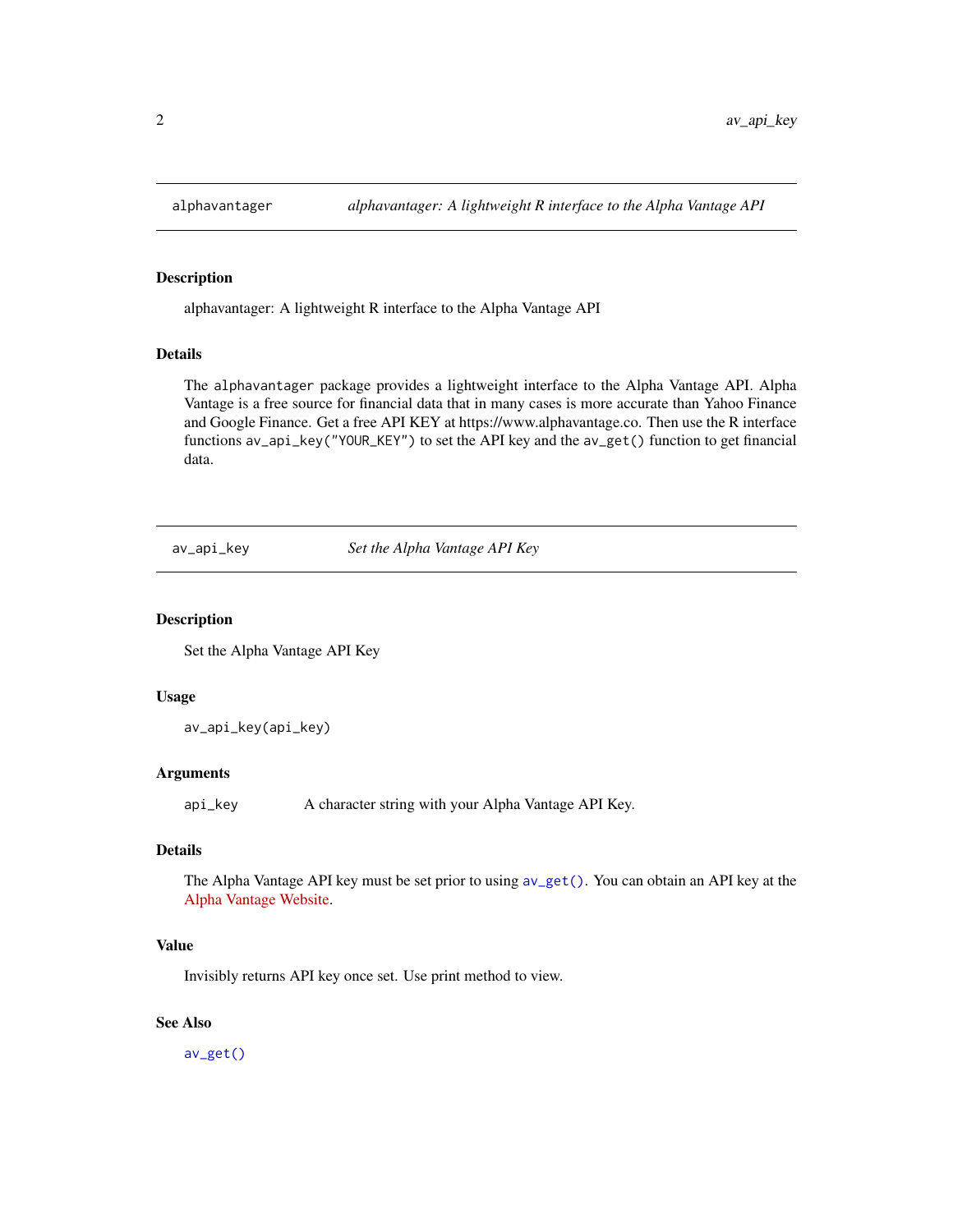#### <span id="page-2-0"></span> $\alpha$  average  $\alpha$  3

#### Examples

```
## Not run:
av_api_key("YOUR_API_KEY")
av_get(symbol = "MSFT", av_fun = "TIME_SERIES_INTRADAY", interval = "15min", outputsize = "full")
## End(Not run)
```
#### <span id="page-2-1"></span>av\_get *Get financial data from the Alpha Vantage API*

#### **Description**

Get financial data from the Alpha Vantage API

#### Usage

av\_get(symbol, av\_fun, ...)

#### Arguments

| symbol   | A character string of an appropriate stock or fund. See parameter "symbol" in<br>Alpha Vantage API documentation.                      |
|----------|----------------------------------------------------------------------------------------------------------------------------------------|
| av_fun   | A character string matching an appropriate Alpha Vantage "function". See pa-<br>rameter "function" in Alpha Vantage API documentation. |
| $\cdots$ | Additional parameters passed to the Alpha Vantage API. For a list of parameters,<br>visit the Alpha Vantage API documentation.         |

#### Details

Get more than one symbol. The Alpha Vantage API is setup to return one symbol per API call. Use the tidyquant::tq\_get() API to get multiple symbols.

#### Value

Returns a tibble of financial data

#### See Also

[av\\_api\\_key\(\)](#page-1-1)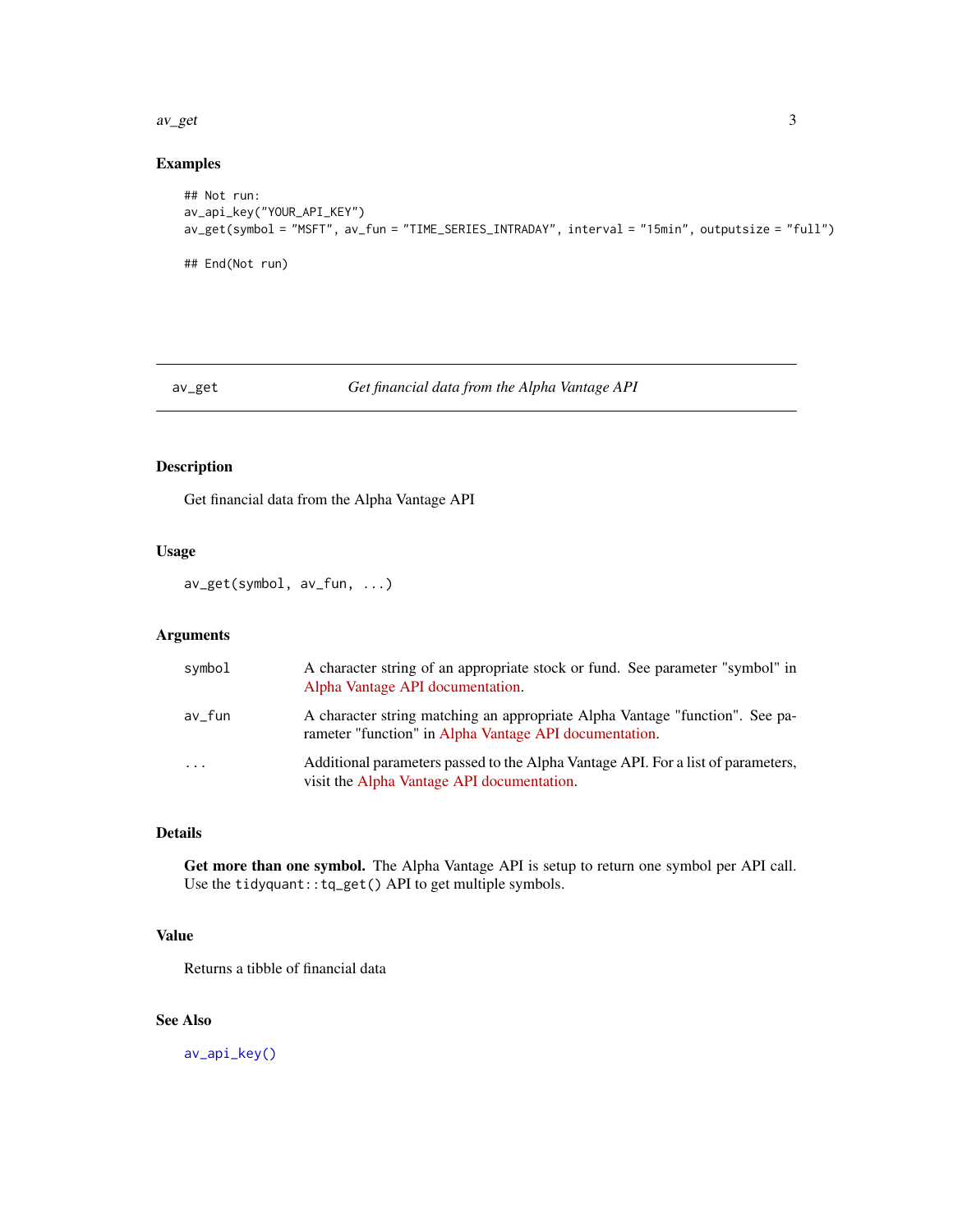#### Examples

```
## Not run:
# SETUP API KEY
av_api_key("YOUR_API_KEY")
# ---- 1.0 STOCK TIME SERIES ----
# 1.1 TIME SERIES INTRADAY
av_get("MSFT", av_fun = "TIME_SERIES_INTRADAY", interval = "5min")
# 1.2 TIME SERIES DAILY ADJUSTED
av_get("MSFT", av_fun = "TIME_SERIES_DAILY_ADJUSTED")
# 1.3 QUOTE ENDPOINTS
av_get("MSFT", av_fun = "GLOBAL_QUOTE")
# ---- 2.0 FOREX ----
# 2.1 CURRENCY EXCHANGE RATES
data <- av_get("EUR/USD", av_fun = "CURRENCY_EXCHANGE_RATE")
# 2.2 FX INTRADAY
av_get("EUR/USD", av_fun = "FX_INTRADAY", interval = "5min")
# 2.3. FX DAILY
av_get("EUR/USD", av_fun = "FX_DAILY")
# ---- 3.0 TECHNICAL INDICATORS ----
# 3.1 SMA
av_get("MSFT", av_fun = "SMA", interval = "weekly", time_period = 10, series_type = "open")
# ---- 4.0 SECTOR PERFORMANCE ----
# 4.1 Sector Performance
av_get(av_fun = "SECTOR")
## End(Not run)
```